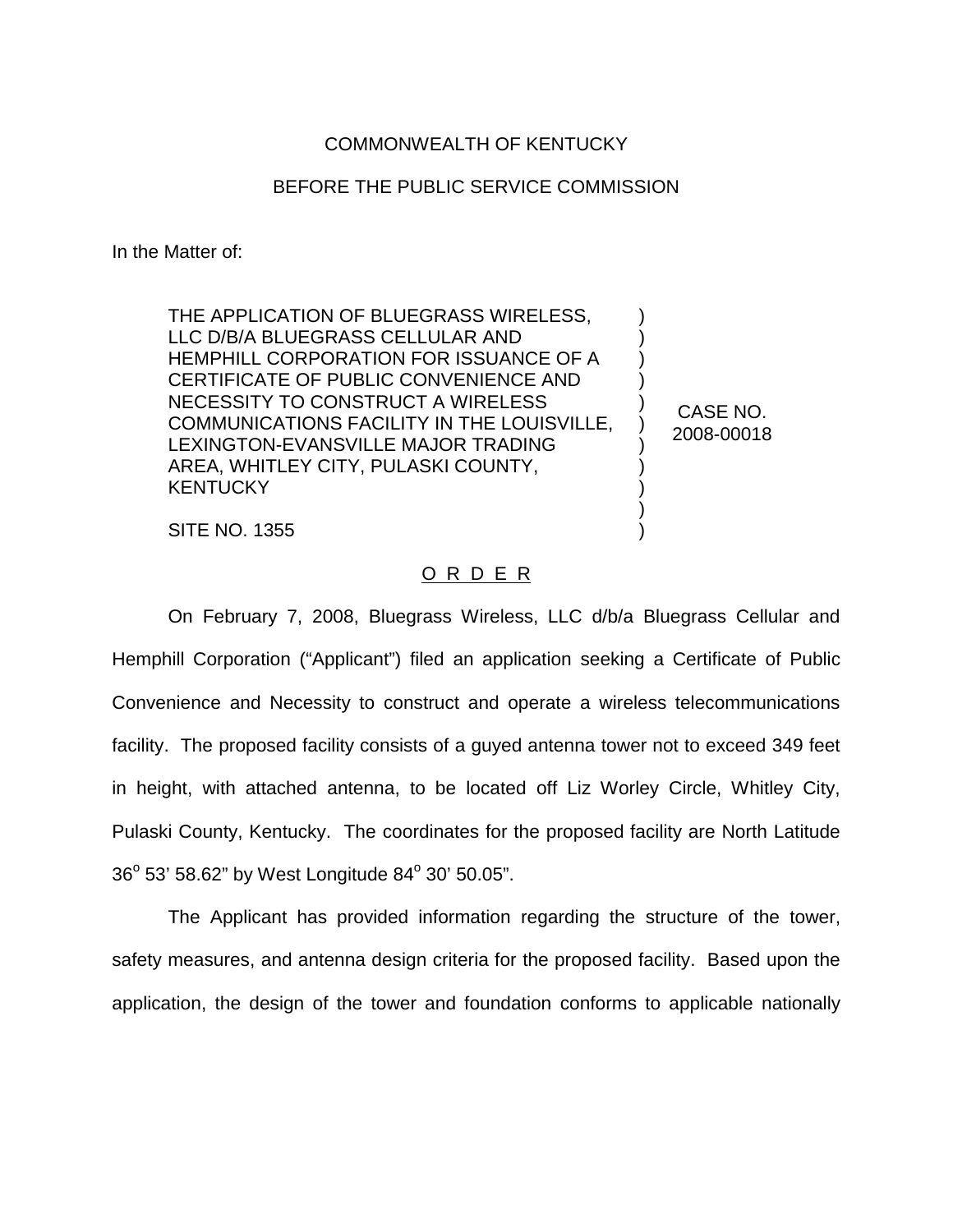recognized building standards, and a Licensed Professional Engineer has certified the plans.

Pursuant to 807 KAR 5:063, the Applicant has notified the County Judge/Executive of the proposed construction. The Applicant has filed applications with the Federal Aviation Administration ("FAA") and the Kentucky Airport Zoning Commission ("KAZC") seeking approval for the construction and operation of the proposed facility. The FAA application has been approved, but the KAZC decision is still pending.

The Applicant has filed evidence of the appropriate notices provided pursuant to 807 KAR 5:063. The notices solicited comments and informed the recipients of their right to request intervention. On January 31, 2008, the Commission received a letter of concern regarding the placement of the proposed tower from Jerome E. Perez. The Commission issued a response letter on February 25, 2008, which allowed Mr. Perez 10 days to request full intervention in this matter. To date, the Commission has received no further correspondence from Mr. Perez regarding further participation in this matter.

The Commission, having considered the evidence of record and being otherwise sufficiently advised, finds the Applicant has demonstrated a facility is necessary to provide adequate utility service and that, therefore, a Certificate of Public Convenience and Necessity to construct the proposed facility should be granted.

Pursuant to KRS 278.280, the Commission is required to determine proper practices to be observed when it finds, upon complaint or on its own motion, the

-2- Case No. 2008-00018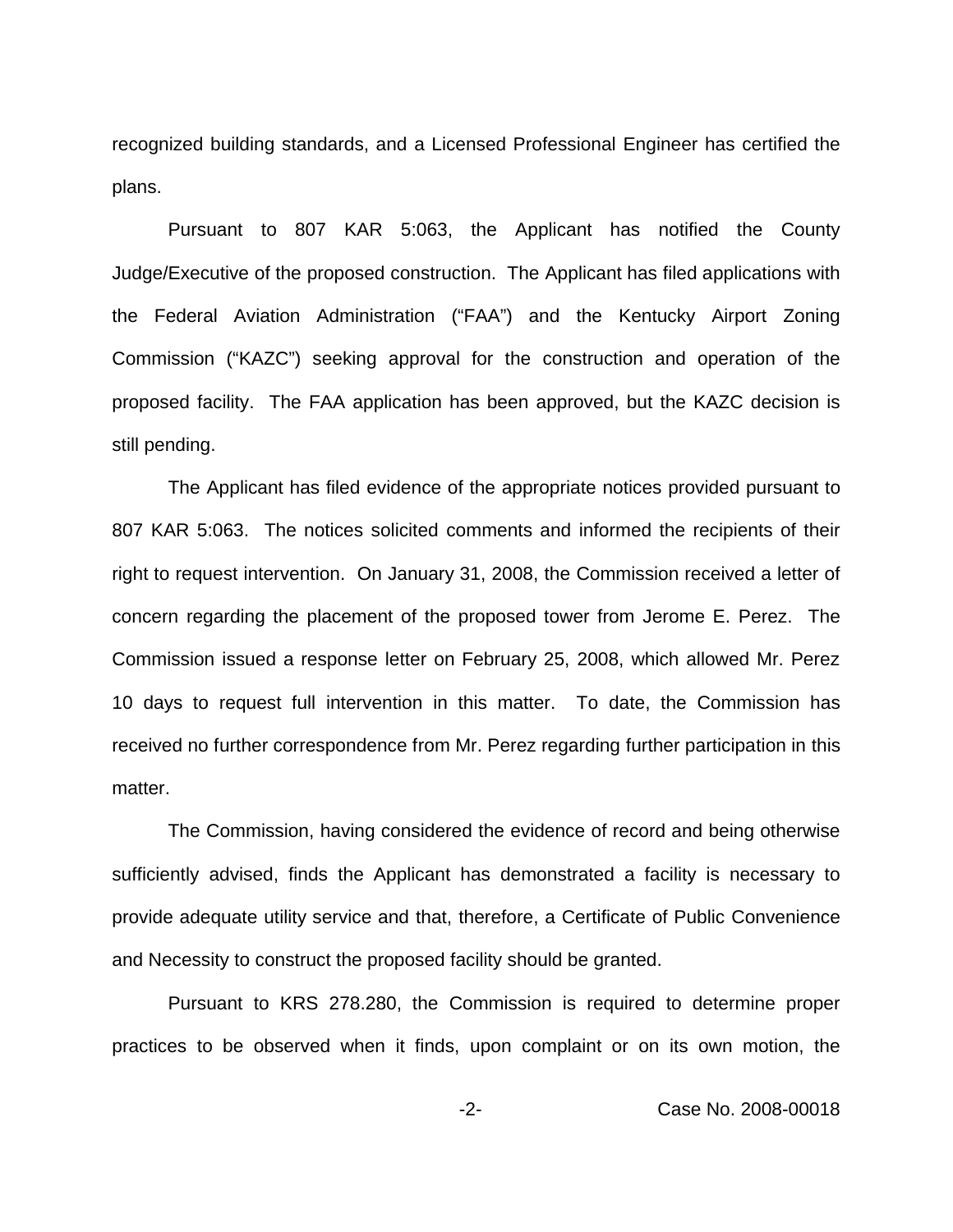facilities of any utility subject to its jurisdiction are unreasonable, unsafe, improper, or insufficient. To assist the Commission in its efforts to comply with this mandate, the Applicant should notify the Commission if it does not use this antenna tower to provide service in the manner set out in its application and this Order. Upon receipt of such notice, the Commission may, on its own motion, institute proceedings to consider the proper practices, including removal of the unused antenna tower, which should be observed by the Applicant.

IT IS THEREFORE ORDERED that:

1. The Applicant is granted a Certificate of Public Convenience and Necessity to construct a wireless telecommunications facility. The proposed facility consists of a guyed antenna tower not to exceed 349 feet in height, with attached antenna, and is to be located off Liz Worley Circle, Whitley City, Pulaski County, Kentucky. The coordinates for the proposed facility are North Latitude  $36^{\circ}$  53' 58.62" by West Longitude  $84^\circ$  30' 50.05".

2. The Applicant shall file a copy of the final decision regarding the pending KAZC application for the proposed construction within 10 days of receiving the decision.

3. The Applicant shall immediately notify the Commission in writing, if, after the antenna tower is built and utility service is commenced, the tower is not used for a period of 3 months in the manner authorized by this Order.

4. The Applicant shall also notify the Commission in writing, within 20 days of completion, that it has finished construction of the tower and the date upon which said construction was complete.

-3- Case No. 2008-00018